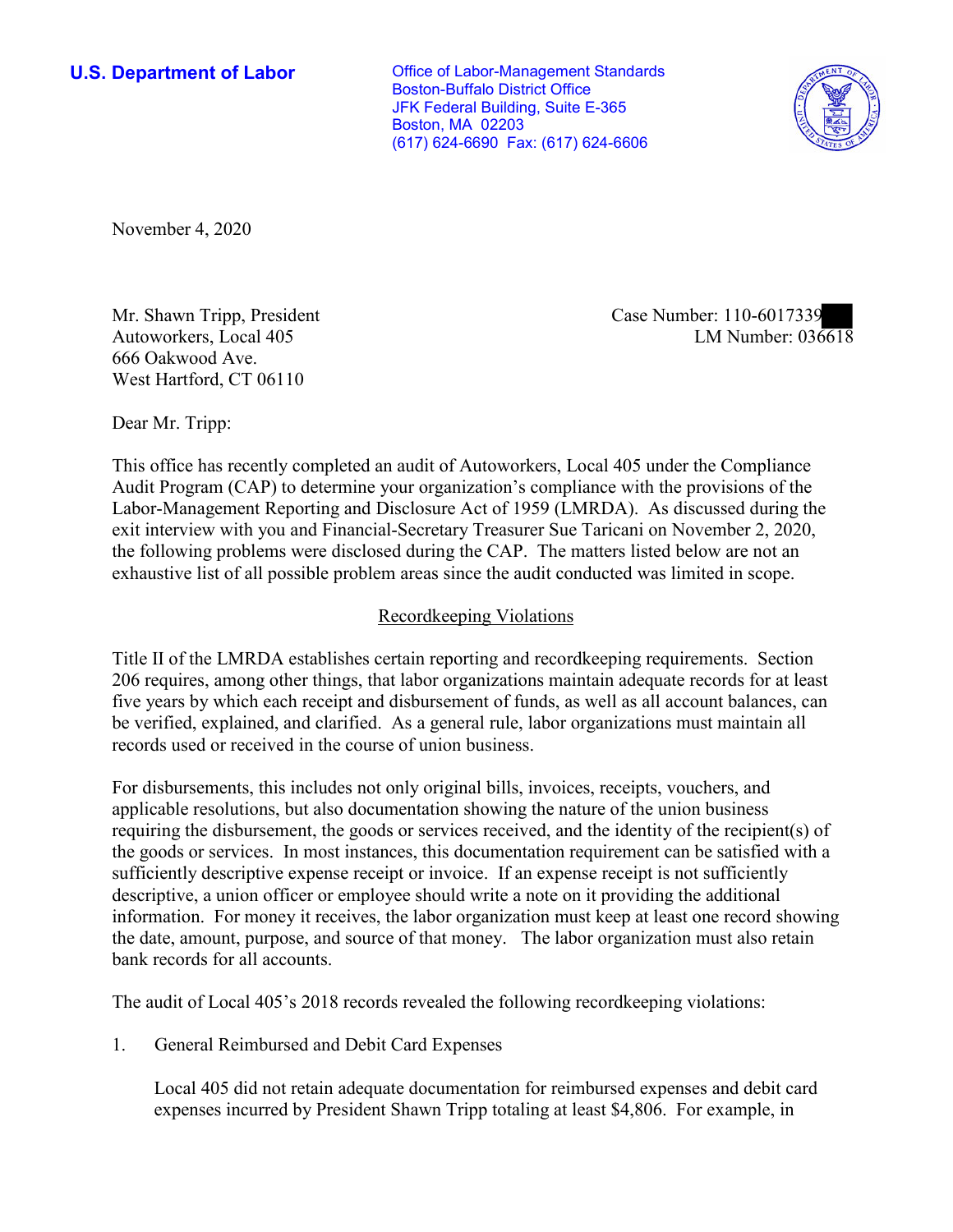January 2018 three airline tickets totaling at least \$893 were purchased with the local's debit card for a conference, but no back up documentation was maintained.

 disbursements. The president and treasurer (or corresponding principal officers) of your As noted above, labor organizations must retain original receipts, bills, and vouchers for all union, who are required to sign your union's LM report, are responsible for properly maintaining union records.

2. Lack of Authorization for Snow Plowing Expense

Local 405 did not maintain records to verify that the expenses paid to President Shawn Tripp for plowing of the local's hall driveway and parking lot was authorized and for what amount. The union must keep a record, such as meeting minutes, to show the agreement authorized by the union with the authority to establish such agreements.

3. Failure to Record Receipts for Rental Deposits

 Local 405 did not record in its receipts records of funds received as deposits of rental space rental agreement. During the audit, you advised that members who rent the union hall or a record for the return of those funds to the renter upon successful adherence to the provide a payment for the rental and a payment that is held as a deposit to ensure that the renter properly maintains the space. As long as there is no break in the agreement, the funds are returned to the renter. The audit found the union maintained no record of the funds held as deposits and the subsequent return of such monies. Union receipts records must include an adequate identification of all money the union receives. The records should show the date and amount received, and the source of the money, including funds subsequently returned to the renter.

 Based on your assurance that Local 405 will retain adequate documentation in the future, OLMS will take no further enforcement action at this time regarding the above violations.

## Reporting Violations

 Labor Organization Annual Report Form LM-3 filed by Local 405 for the fiscal year ended December 31, 2018, was deficient in that:<br>1. Disbursements to Officers The audit disclosed a violation of LMRDA Section 201(b), which requires labor organizations to file annual financial reports accurately disclosing their financial condition and operations. The

 amounts reported Item 24 (All Officers and Disbursements to Officers). It appears the Local 405 did not include some reimbursements to officers totaling at least \$520 in the union erroneously reported these payments in Item 48.